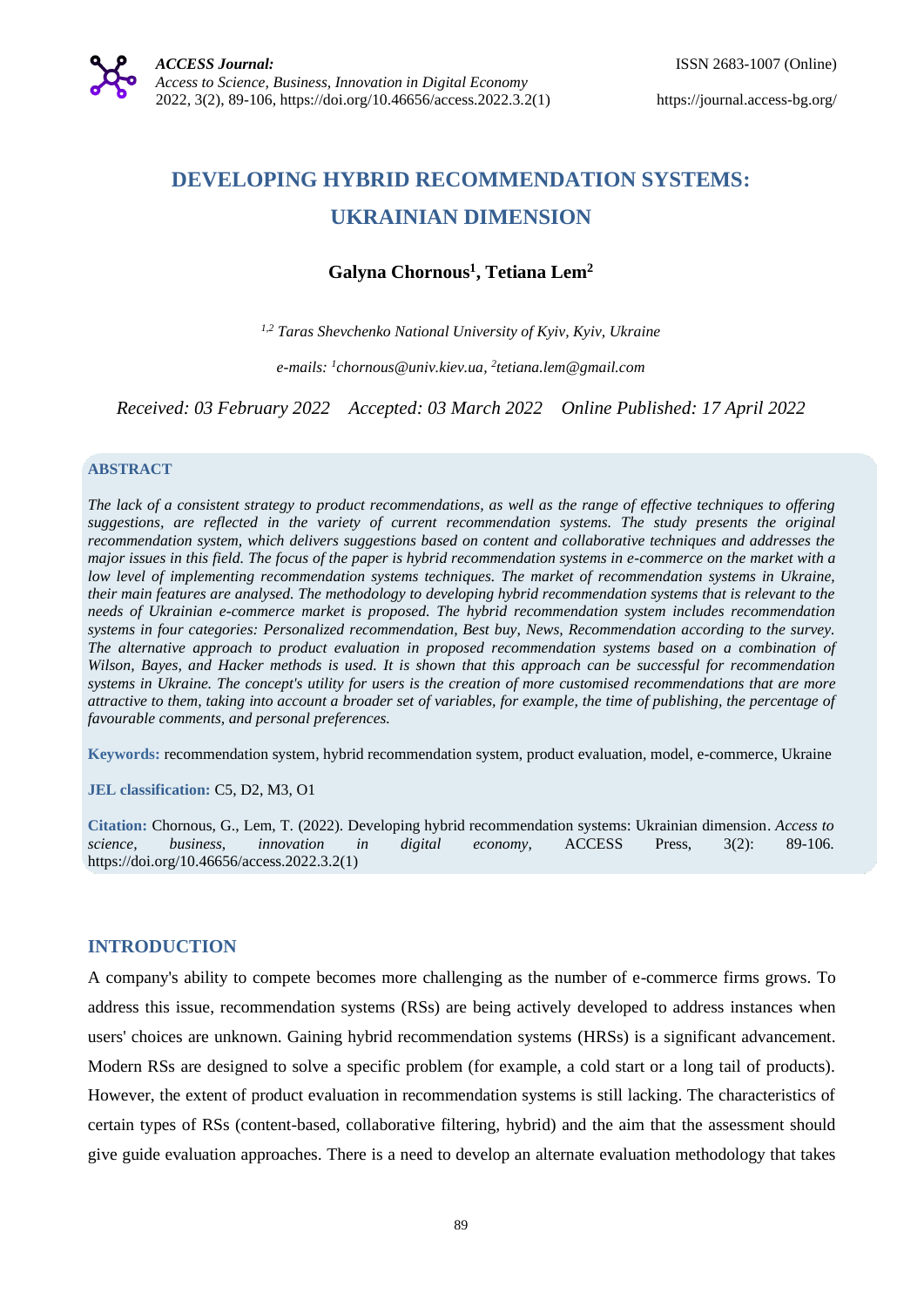

into account the unique characteristics of the RSs. As a result, the focus of this research is on developing a novel model of product evaluation in RSs for e-commerce.

According to research of the most popular e-commerce sites in Ukraine, just a few of the most basic algorithms are implemented. In most situations, websites solely use direct user information (history of purchases, products viewed and products, which are added to the wish list). Other suggestions are based on data gathered from the company's whole customer base. Improving the forms and models of product evaluation is a critical job for Ukraine's existing e-commerce business.

The goal of this research is to provide an alternative strategy to developing product evaluation in HRSs, as well as to present a model of such a recommendation system that is relevant to the demands of the contemporary e-commerce market in Ukraine.

The following tasks are formed in accordance with the purpose:

- define the essential elements of current HRSs;
- highlight the features and constraints of the development of RSs in Ukraine;
- build an effective alternative product evaluation model;
- outline the methodology of an RS that employs the suggested method.

#### **MATERIALS AND METHODOLOGY**

#### **1. 1. Features of modern recommendation systems and approaches to their evaluation**

RSs are tools for automatically generating recommendations for services and products based on a study of the personal needs of website users. The main areas of use of referral systems today are marketing and ranking the results of search queries in search engines, although their application can be much wider. These systems allow to detect groups of similar users or objects, they can be used as alternative methods of searching for information on the Internet because they allow detecting of objects that cannot be found by traditional search algorithms. RSs are software used to predict which objects (products, websites, movies, news, etc.) will be of interest to the user, based on the information collected about him. Depending on the strategy of data determination, proposal frameworks are classified as content-based methods; collaborative methods and hybrid methods (Meleshko et al., 2018).

Content RSs include working with a specific user profile. For the recommendations of a particular element, many descriptions of the properties of previous elements are considered, as well as their evaluations, preferences, tags, keywords. The result is an evaluation of the level of pertinence, which decides the level of client intrigued within the subject. Studies Woldan et al. (2021), Barolli et al. (2021), Dat et al. (2021) are given to the issues of utilizing this sort of RSs.

RSs based on collaborating filtering are based on finding and analyzing past client behavior, which afterward predicts components on the likeness of the sort of appraisals given by like-minded clients to the target client. Most existing co-filtering methods rely heavily on explicit feedback. Collaborating methods can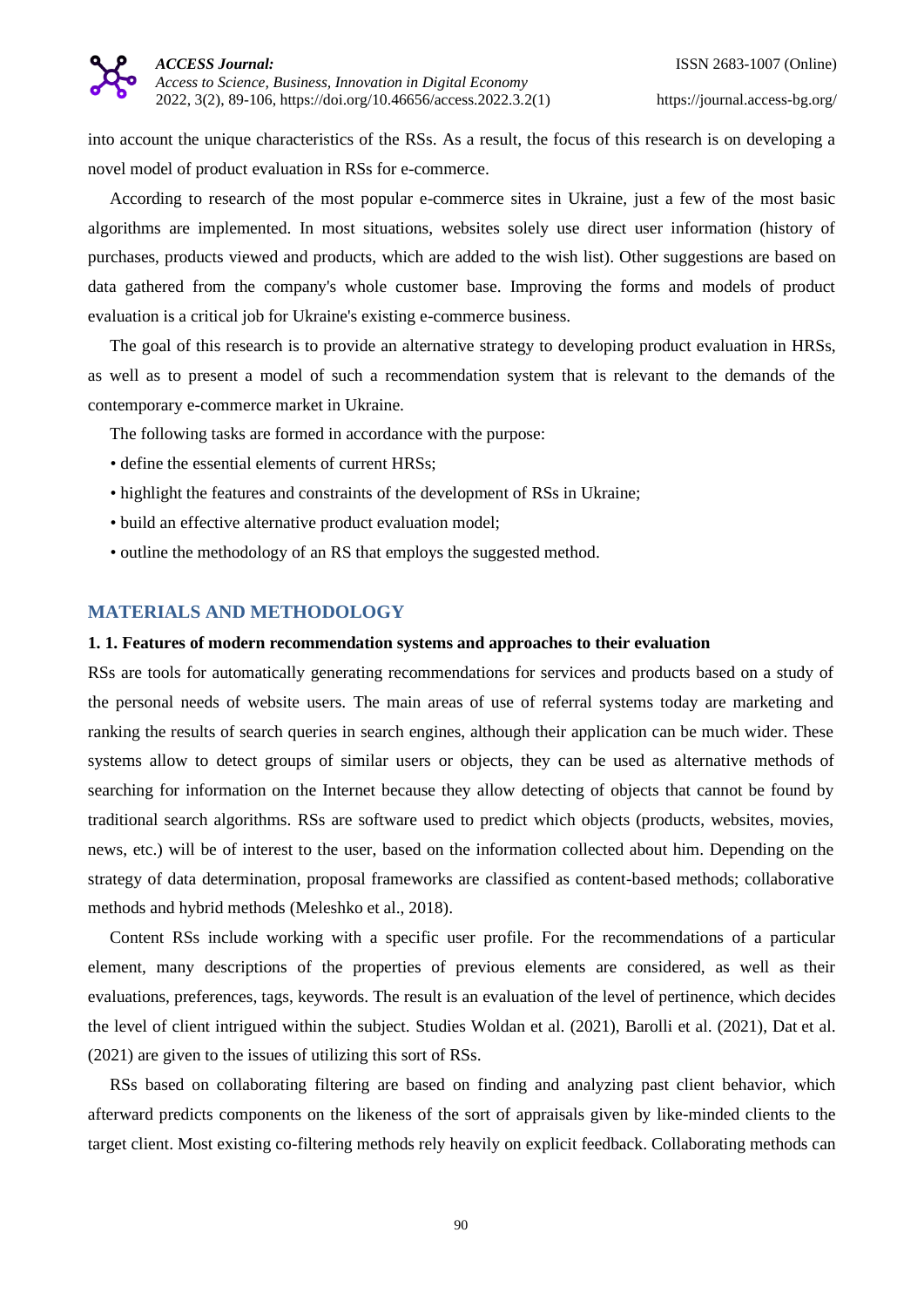

be classified into memory-based and model-based. Studies Ajaegbu et al. (2021), Nhuen et al. (2020), Shen et al. (2020) are given to the issues of utilizing this sort of RSs

HRSs combine collaborative and content methods. Based on investigating Feng et al. (2021), Schwartz et al. (2019), Chorna (2018); Kilani et al. (2018), we are able to distinguish seven essential standards that illustrate diverse ways of combining strategies in HRSs. In terms of making a HRS, a distinctive step-by-step combination of strategies of different types of proposal frameworks is conceivable to apply. The foremost common are parallel and monolithic construction (Jiang). Modern studies sure that HRSs are more effective than collaborative or content recommendation systems (Chorna, 2018; Kilani et al., 2018; Turnip et al., 2017; Stockl et al., 2020).

The system of hybrid recommendations integrates different types, which helps to overcome shortcomings and improve performance. Most advanced frameworks kill the foremost problems such as (Majjodi et al., 2019):

• Cold Start problem: a new user at the site or when adding a new item to the system. The platform has a lack of knowledges about user's interests, and he did not rate any item yet. New item that has no rates, can't be recommender to typical algoritms due to absence of reviews.

• Sparsity Problem: it is happening when a user has large matrix contain buy items or watch movies or listing for music. Sparsity evolved when the user did not rate these items. While recommender systems depend on users rating matrix users to recommend to the others.

• Scalability: it measures the ability of the system to work effectively with high performance while growing in the information. Recommender system needs to recommend items to the users without no change while the number of users increased, or the number of items increased too.

• Over Specialization Problem: Recommended item to users is based on those already known or defined by user profile only without discovering new items and other available options.

• Diversity: ensuring that the recommender results span as much as possible item space, and do not come all from the same cluster.

• Novelty: recommended items must contain new one's items.

• Serendipity: recommended items need to be suprising for users about which user wouldn't have thought before.

• Privacy: privacy: users need to know which information needed to recommend more preferably items to him, and how it applied.

• Shilling Attacks: a malicious user or competitor enters into a system and starts giving false ratings on some items either to increase or diminish the item popularity according to own purpose.

• Gray Sheep: the opinions of a user do not equate with any group and consequently, is unable to obtain the benefit of recommendations.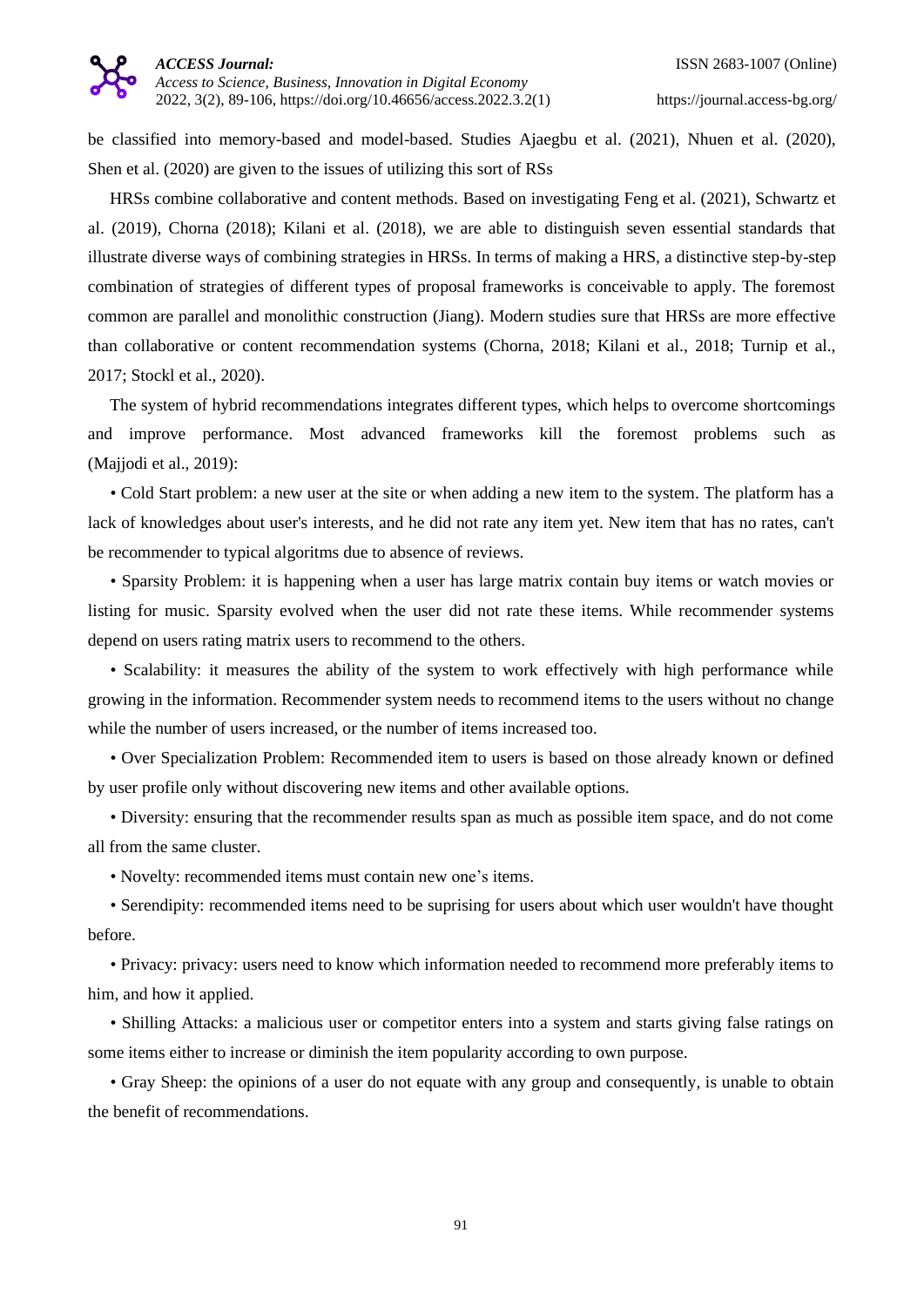## **1.2. Review of the current state of development of hybrid recommendation systems**

In this part, we'll look at several advanced current HRSs and discuss the need to establish a method for improving the accuracy of product evaluation models. The analysis of the provided systems allows us to assess the current condition and trajectory of RSs in general. On the other hand, an examination of these systems will aid in the development of the created model's originality.

To address the difficulties of cold start, use collaborative RS. The study (Ajaegbu et al., 2021) focuses on upgrading traditional similarity measures for co-element-based filtering to address and reduce cold start circumstances. In the direction of cold-start circumstances, the study provides an algorithm that balances three contemporary standard assessment metrics, such as cosine-based similarity, Pearson correlation similarity, and adjusted cosine similarity.

HRS with a long tail emphasis. Individual customer preferences have an impact on new product development according to research Kumar et al. (2016). To predict the rating, the study used an extension of the matrix factorization model. Models (PM-1, PM-2) are provided that show their usefulness for 1) providing individualized suggestions to users, considering the suitable taste of things with a long tail; 2) advertising items with a long tail to idiosyncratic users.

HRS based on tone and suggestions. In Chorna (2018), an RS is presented that is based on a hybrid analysis of suggestions and tonality. The F-metric is employed, which is a weighted average harmonic accuracy and completeness meter that allows the model's work to be evaluated more effectively from a broader viewpoint. The approach described in the study is more effective at identifying films that are relevant to the user.

HRS to users who are currently logged in. The study (Kilani et al., 2018) created a new RS that combines collaborative filtering and matrix factorization approaches. The RS only looks at active users and objects that are relevant to them. Novel RS use evolutionary algorithms to estimate the rates of the active user's most valued things. The considered RS for joint filtering uses neighbourhood models and hidden factor models to recommend elements for the active user (customer).

HRS is responsible for locating educational resources. With a mix of content-based filtering and cooperation filtering, the research Turnip et al. (2017) suggests an enhanced solution for the existing system of e-learning suggestions with excellent student ratings (CBF-CF-GL method). In e-commerce, for example, the method of admission for analysis of students with just high scores may be employed by selecting for analysis users with costs in a certain range that is relevant to the costs of the target user.

HRS is a visualization-based HRS combines a collapsed neural network with a Bagdanau attention mechanism for this aim. As a consequence, the approach enables the identification of locations that were particularly significant for the proposed image (Woldan et al., 2021).

HRS for telemetry in a web browser. The study (Lopatka et al., 2019) proposed a telemetry-aware add-on recommendation system (Telemetry-Aware Add-on Recommender), which offers Firefox users with suggestions. Three different models are employed, each based on three different data sources: the user's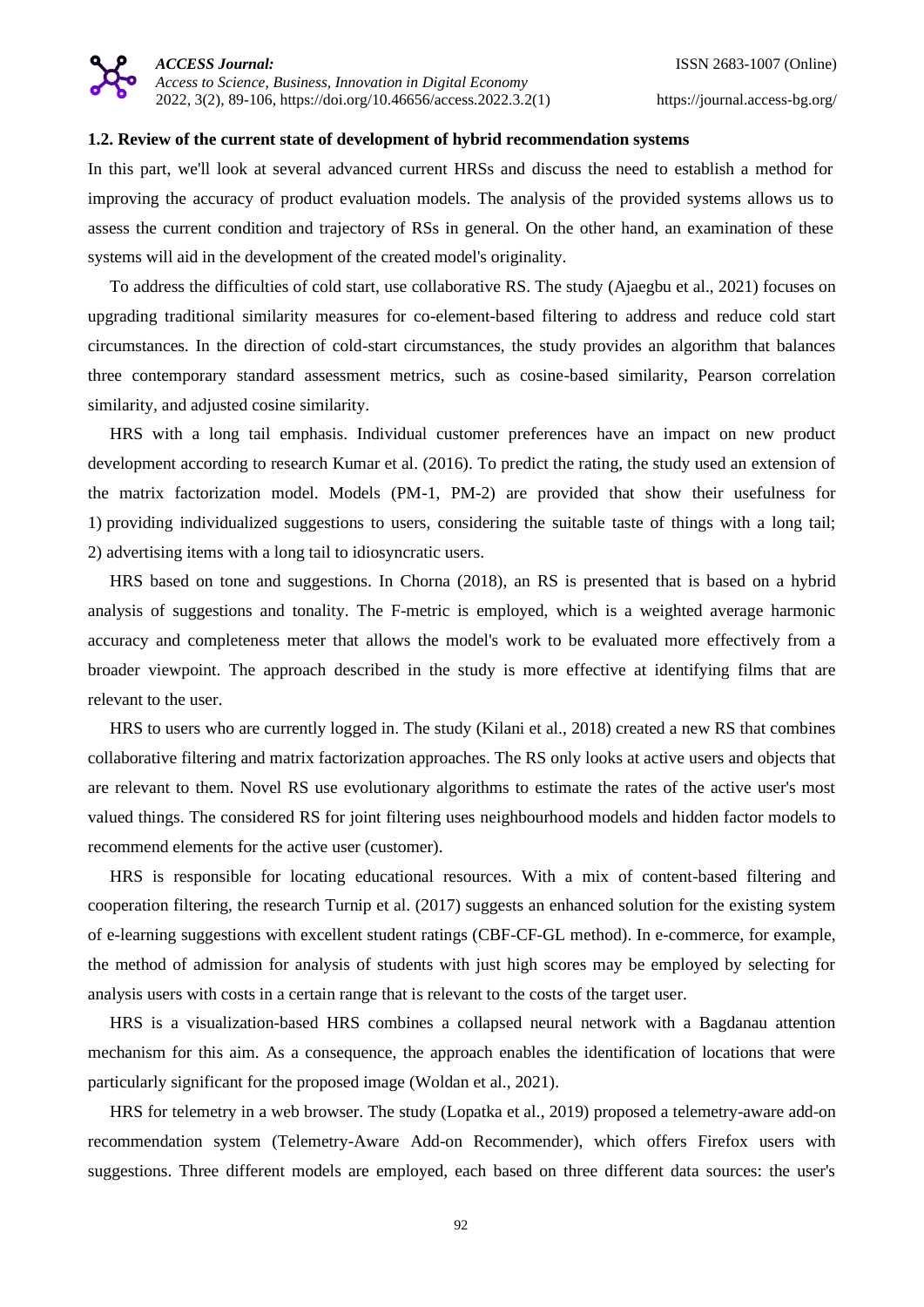

installed add-ons; use and interaction data (browser telemetry); and the user's browser language preferences. The study creates independent recommendation models for each model and uses the linear ensemble composition approach to summarize the suggestions they provide.

HRS is based on a hybrid of taxonomy and folksonomy. According to Mao et al. (2019), tag information is combined for semantic analysis of taxonomy characteristics, and an algorithm for reconciling the establishment of general similarity between components is devised. The research proposes a unique model of random sampling on a heterogeneous graph, built by user nodes, element nodes and different types of relationships - user-element, element-element.

HRS for commodity network consideration. The link between product networks formed by RSs and product rating convergence is examined in the research (Stockli et al., 2020). The study looks at how different forms of product networks affect customers' perceptions of quality between product pairings within the network. Furthermore, this study investigates whether different forms of product networks are connected to the convergence of attitudes toward items in the product network in different ways.

HRS takes into account profile similarity coefficients as well as demographic disparities. The technique of generating the similarity coefficients of user profile vectors and object profile vectors was further refined in Schwartz et al. (2019), which, unlike the basic ones, takes into account the demographic features of users, allowing forecasting predictions to be more accurate. A technique of searching for user groups has been created based on the notion of application in one approach of categorical, mixed, and numerical clustering, which adjusts to the sparseness of the user-object matrix.

HRS based on partial variation autoencoder. The study (Ma et al., 2018) devised a hybrid recommendation technique, in which the missing data is processed, and the amortized result is used for rapid forecasting. Partial Varial Autoencoder is the name of the technique (P-VAE). The method uses a new probabilistic generative model to process a different number of user ratings in principle.

HRS is used to compare product descriptions with user profiles. The study Badriyah et al. (2017) created a hybrid e-commerce recommendation system that uses content-based filtering and collaboration-filtering to determine how comparable product descriptions and user profiles are.

HRS based on partial variation autoencoder. The study (Kwok, 2019) employed the content-based approach's built-in categories with the shared filtering approach's embedding of clients. It will be sent into the new neural network as input, and it will be checked to see if it is relevant to the suggestions. The generated model may be utilized in two ways: to arrange recommendations categorized by prior methodologies, or to generate recommendations.

The paper suggests HRS, which varies from earlier models in that it improves product evaluation modelling accuracy. The suggested evaluation methodology takes into account a broader set of variables. Using the complex of recommendation systems helps to use different methods is a right way, not only together, but also in a more suitable order.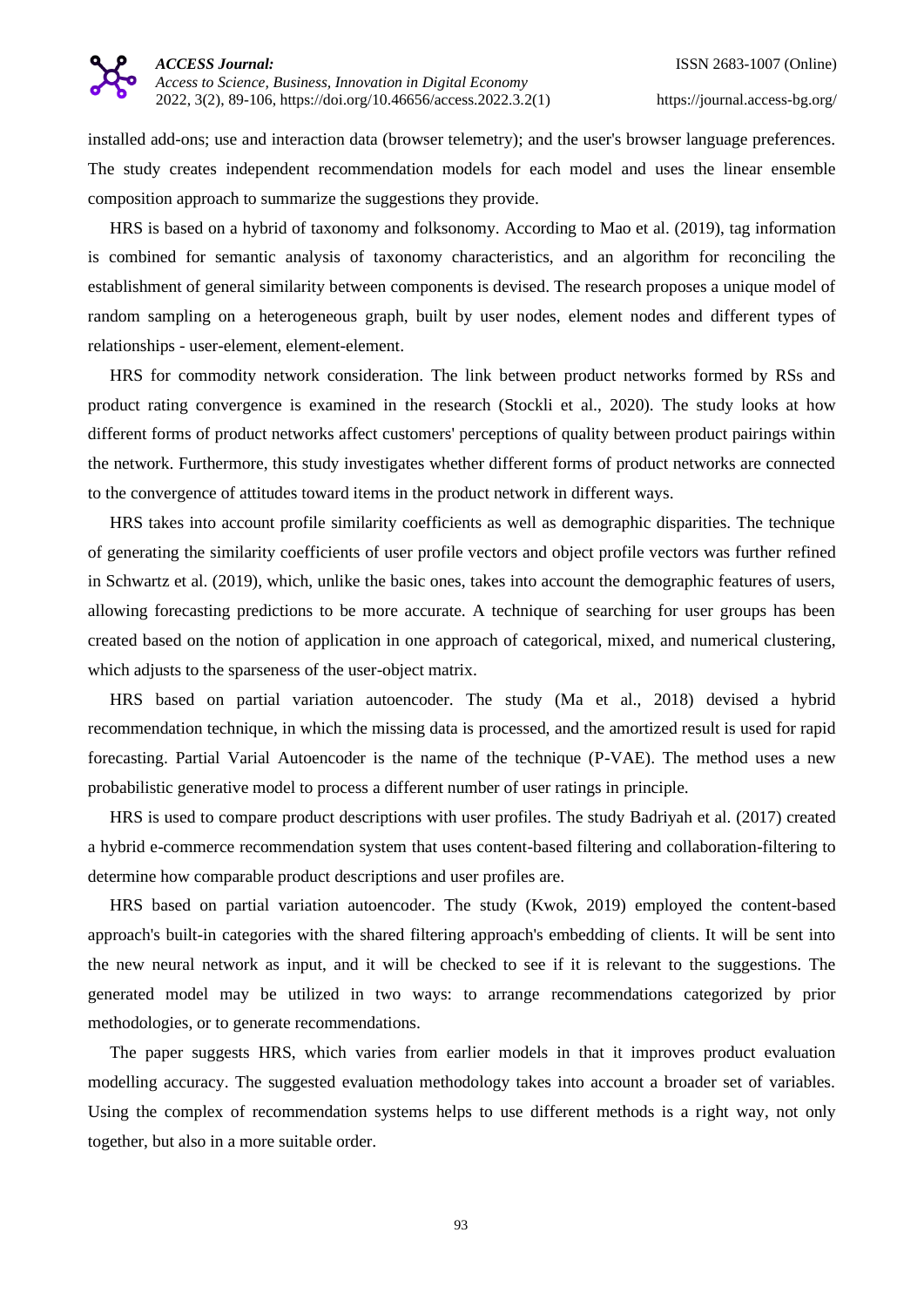## **1.3. Review of recommendation systems on e-commerce sites in Ukraine**

Nowadays, the growth in the number of Internet users in Ukraine is rapidly increasing at the same time with the growth of their activity at different types of marketplaces. In general, about 67% of Ukrainian Internet users visit sites associated with e-commerce. It means that there is strong precognition to marketplaces' growth in the world and Ukraine. Although in our country there are some deterrent factors to its full developed. Suppliers single out such as (Retailers, 2021):

- 52.2% lack of tools to promote goods at marketplaces;
- 36.2% difficulties with content preparation;
- 30.4% technical integration;
- 20.3% hazard to quickly updates of price due to their volatility;
- 11.6% processing customer questions and feedback:
- 10.1% orders processing;
- 8.7% time settlements with marketplaces.

HRSs that take into account the personal preferences of users, demographic characteristics of the population, metrics for product evaluation serve as a quality tool for product promotion among users. Unlike other advertising tools, recommendation systems provide a more personalized recommendation that will provide suppliers with greater sales and better customer satisfaction. The use of simple algorithms of RSs cannot qualitatively solve the problem of product promotion.

The application and promotion of RSs partially eliminate the problem of forming a product description, as the priority is to fill the description on specific items. And in this case, the task that depends on the suppliers is to form the right set of products presented on the marketplaces.

To develop a recommendation system that is most suitable for Ukraine, an analysis of the existing results of the action of recommendation systems on the country's websites was conducted. E-commerce companies selected from the ranking of the most popular sites are taken for analysis (Figure 1). The research was conducted in two directions: for an authorized user, for an unauthorized user.

|                   | mln   | % attendance from Ukraine |
|-------------------|-------|---------------------------|
| 1. rozetka.com.ua | 40.12 | 94.65                     |
| 2. epicentrk.ua   | 9.93  | 96.09                     |
| 3. allo.ua        | 5.73  | 95.54                     |
| 4. makeup.com.ua  | 5.36  | 93.88                     |
| 5. comfy.ua       | 4.71  | 91.88                     |
| 6. apteka911.ua   | 4.53  | 92.04                     |
| 7. foxtrot.com.ua | 4.15  | 95.62                     |
| 8. dok.ua         | 2.99  | 89.88                     |
| 9. citrus.ua      | 2.71  | 92.18                     |
| 10. eldorado.ua   | 2.5   | 95.77                     |

**Figure 1.** The most popular Ukrainian sites by number of visits, 2021

*Source:* Retailers (https://retailers.ua/uk/news/menedjment/12587-samyie-poseschaemyie-internet-magazinyi-avgusta-2021-goda)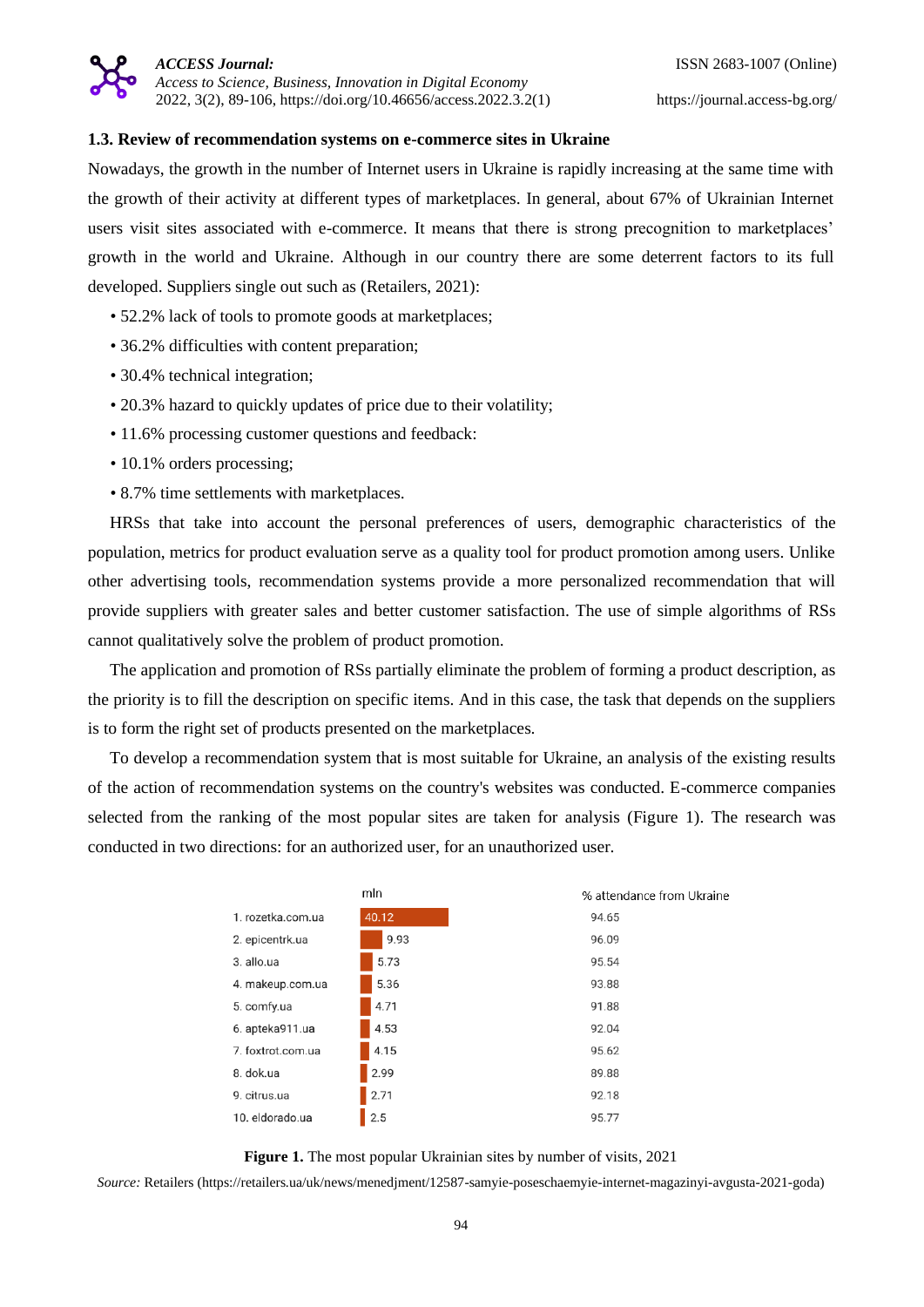

The most popular e-commerce site is Rozetka (https://rozetka.com.ua). For the unauthorized user, recommendations are offered in the following categories: promotional offers, hot news, similar products from other sellers, currently in demand in the category of women's / men's rubber boots, most often added to the wish list, the most anticipated, most discussed products are now in demand. The most dubious category is "Similar products from other sellers". According to the results of the categories, it is noticeable that the user's behavior on the Internet in general and on other sites is not analyzed. It is improved to provide recommendations in the categories currently in demand in the category of women's / men's rubber boots, as it corresponds to the season and weather conditions. The last four categories are not personalized, but the available information for recommendations is still analyzed. For the authorized user, in addition to the above, the following categories are offered: last viewed products, bestsellers in the category (recently viewed), more products to choose from, recommendations based on personal views. The added categories analyze the direct behavior of the user: specific products, similar products or categories viewed by this user. In categories that are the same for authorized and unauthorized users, the recommendations are the same. In general, the site uses certain information of the general geographical group and the history of purchases, user views to provide recommendations. However, only direct information provided is used.

In second place in popularity is Epicenter (https://epicentrk.ua). The following categories of recommendations are available for the unauthorized user: product of the day, popular categories, promotions, the most interesting. The same categories are available for the authorized user. Unlike the previously analyzed site, this one provides other recommendations for categories that are the same for authorized and unauthorized users. This is due to the fact that there are no personalized categories in the list. However, the user perceives positively that in the supposedly general categories of recommendations are selected specifically for him. The analysis concludes that Epicentr is likely to use only direct information from users and geographic location.

The third most popular site is Allo (https://allo.ua/). Categories are available for unauthorized user: sales leaders, news, promotions and news, best price. For the authorized user, the "You watched" category is additional. The list of products of the previous categories remains unchanged.

An analysis of the top 10 most popular e-commerce sites in Ukraine has identified several similar trends. Sites are limited to direct user information (history of purchases, viewed products and those added to the wish list). Other recommendations are based on information collected from all consumers of the company. The Ukrainian e-commerce market has a limited number of the simplest algorithms for providing recommendations. At least such standard algorithms as users who bought the same product also bought are not taken into account; bought together; algorithms based on demographic characteristics.

E-commerce sites in Ukraine do not provide information on the indicators they track. However, the following are possible to collect within their functionality: User ID and full name; ID, name, rating, category, brand, product metadata; text and response time; price.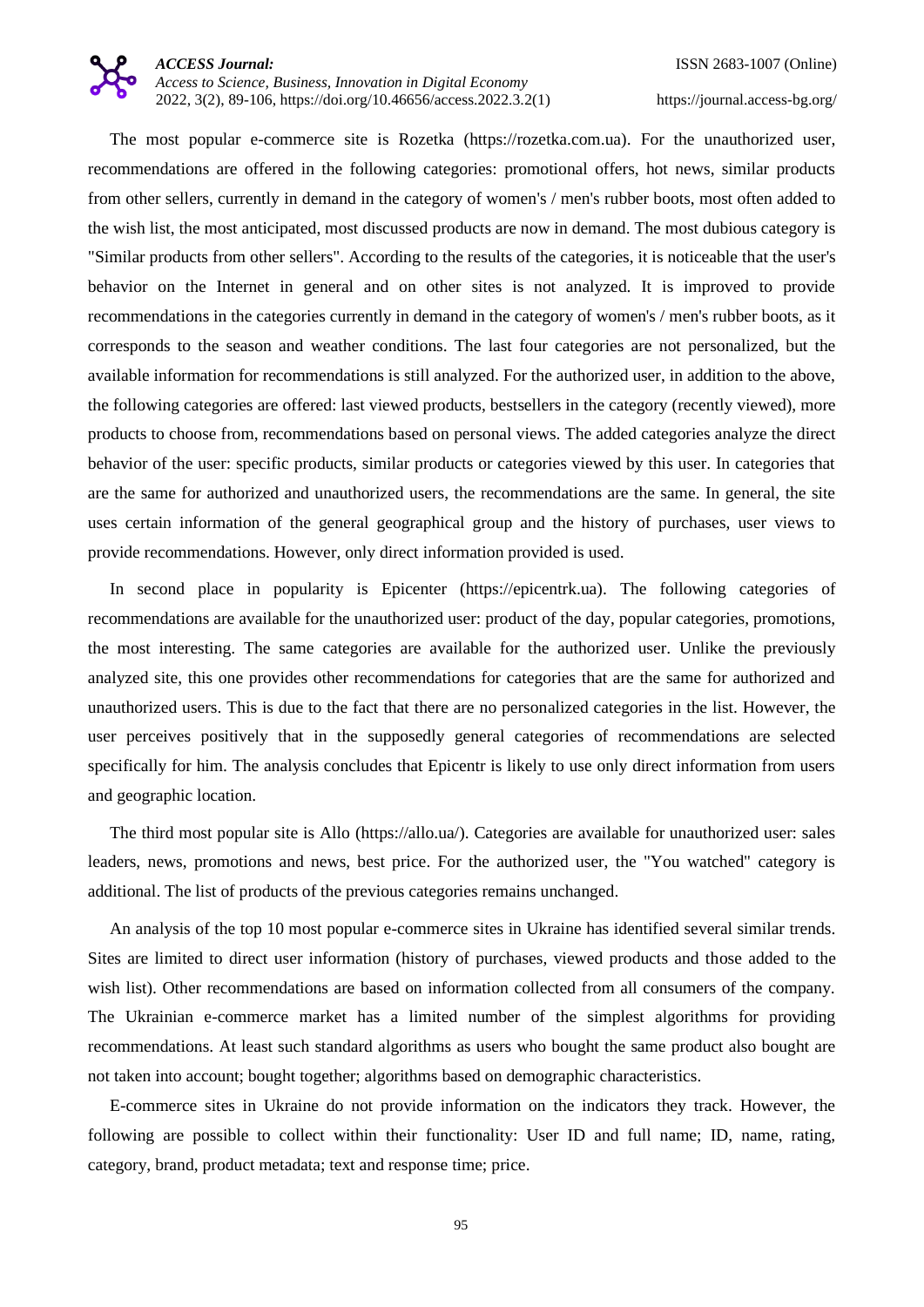## **RESULTS AND DISCUSSION**

#### **2.1. Conceptual foundations of recommendation systems**

The lack of a consistent strategy to product recommendations, as well as the range of effective techniques to offering suggestions, is reflected in the variety of current RSs. The study presents its own recommendation system, which delivers suggestions based on content and collaborative techniques and addresses the major issues in this field.

The built recommendation system offers recommendations in four categories: "General recommendation for the user", "Personalized recommendation," "Best buy," "News," and "Survey recommendation."

In recent versions of e-commerce sites, the practice of presenting suggestions in numerous categories is popular. Amazon, for example, offers suggestions in two directions (On-site and Off-site) and 13 categories (Figure 2).



**Figure 2.** Examples of Amazon recommendation categories

*Source:* Amazon [\(https://www.amazon.com/\)](https://www.amazon.com/)

Recommendations in the On-Site Recommendations category include Recommender for You, Frequently Bought Together, Your Recently Viewed Items, and Featured Recommendations, among other categories. The following categories are included in the Off-Site Recommendations with Email: Frequently Bought Together is the best-selling book this week (in three formats).

Another example of using multiple types of recommendations on one site is eBay. The most popular given categories of recommendations are Explore Popular Categories, Daily Deals-Carousel, Explore popular categories, Recommended for you. In addition, eBay conducts a survey of users to personalize the recommendations, on the following questions: How many items would you like to sell one Bay per month, What do you need most from a tool, What would also be useful, Select a recommended tool package (Figure 3).

The considered examples confirm the effectiveness of using several directions of providing recommendations to users. The key advantage is to expand the user's choice, as he is able to choose which recommendation he wants to receive at a particular time.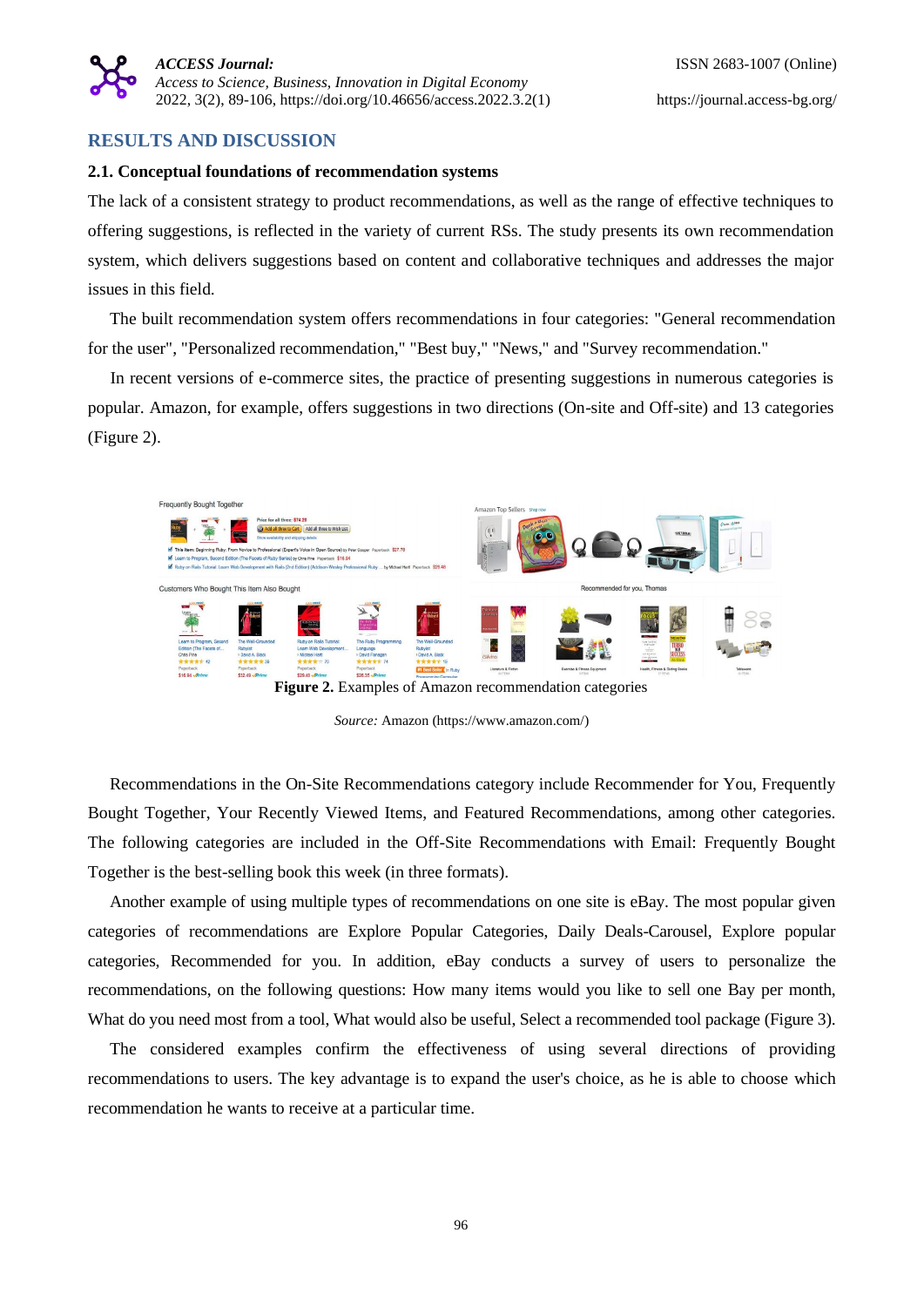



**Figure 3.** Examples of eBay recommendation categories *Source:* eBay [\(https://www.ebay.com/\)](https://www.ebay.com/)

Key characteristics of the developed hybrid set of RSs by classification:

- Subject of recommendation: goods from the list;
- Units of recommendation: point recommendation of products (excluding additional purchases);
- Subject of recommendation: registered users;
- Type of recommendations: new products (not purchased by this user);
- Used grades: score on a 5-point scale, product characteristics; product category; comments.

**Personalized recommendation.** The demographic technique of the content method of the system and the matrix of factorization of the collaboration method are provided in a HRS of the type "addition of features." The mechanism for determining the similarity coefficients of user profile vectors and object profile vectors has been improved, allowing forecasting predictions to be more accurate. The first step is to analyze the user's monthly spending for the previous six months on this platform (the number of months the user is registered, if less than six). Other users with monthly spending in the same interval are filtered based on this information (intervals are set by the author). The next step is to create a user similarity function. The work employs the following strategies of similarity formation: Pearson correlation coefficient, Jacquard coefficient, inverse Euclidean distance, and cosine measure of similarity are all terms used to describe how similar two things are. The similarity feature looks for people who have made similar purchases in the past. As a result, the current user's suggestions from similar users are crossed. Recommendations and the order in which they are provided are produced based on the computation of the rating of items using their own system of scoring. The benefit of the recommendation system approach is that it provides recommendations that are tailored to the preferences of customers as well as their financial resources. The "Personalized Recommendation" has the drawback of requiring frequent recalculation with each purchase of new or similar consumers.

**News.** The authors describe a HRS that integrates a number of content recommendation algorithms. It is proposed that suggestions be made based on the similarity of prior user evaluations and item features within the context of the method. Modifications of Pearson coefficient approaches and the Hacker ranking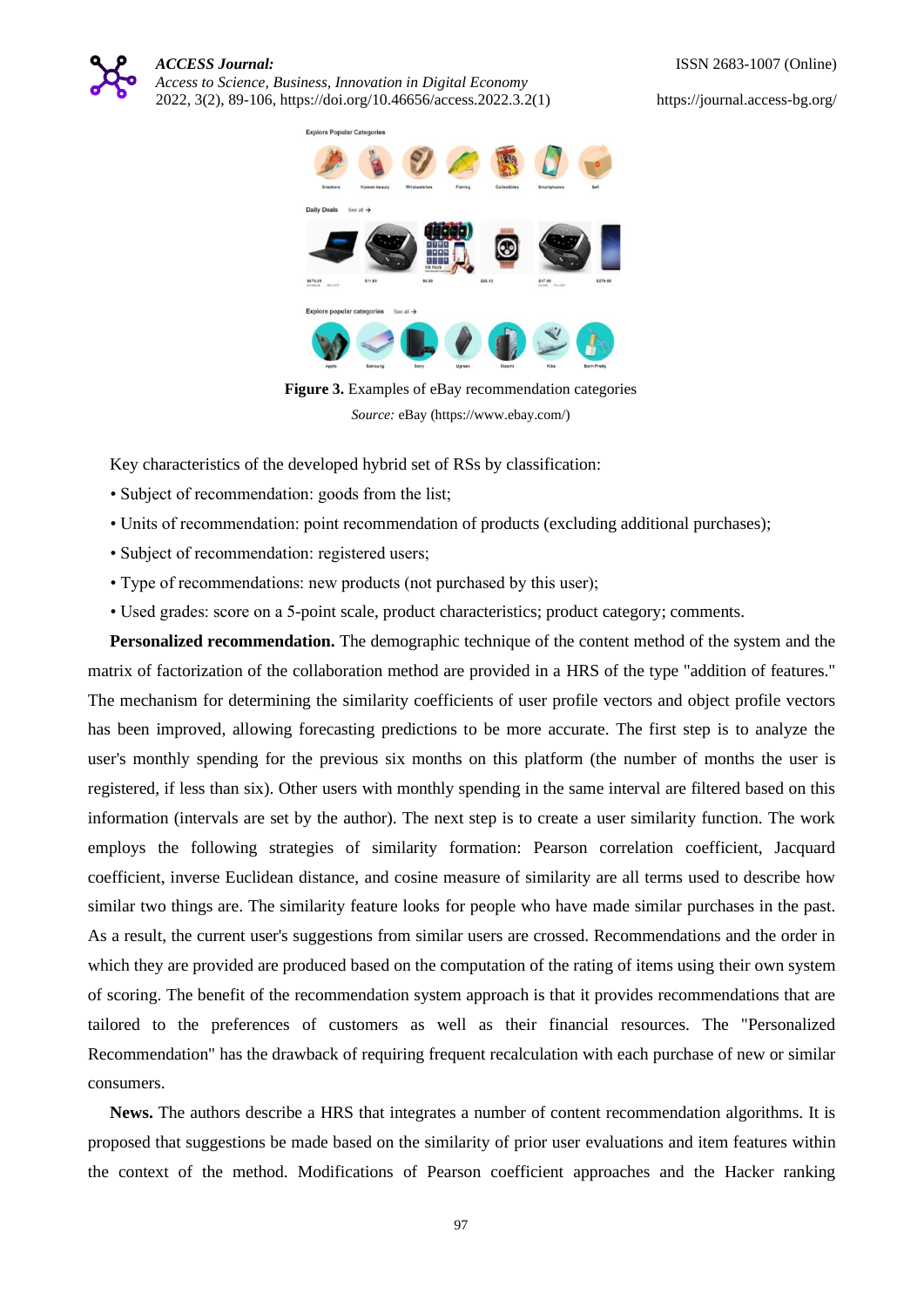

algorithm are used combined as a method. As a result, a new product's absence of a sufficient number of answers (cold start of production) is countered by its high time priority. At the same time, this component of the analysis' suggestions ignores new items, which have more evaluations but a lower priority in terms of time. As a consequence, the strategy balances new and older items for the consumer based on their preferences. This strategy has the benefit of solving the problem of cold start items and personalizing suggestions for things that have not yet been purchased but have been changed. The downside is that the interest in the improved product was not taken into consideration. This problem can be rectified in the future by enhancing the capacity to track multiple e-commerce sites' active browsing times. Despite the fact that this feature might be included, most firms do not include it in their user database.

**Best buy.** The technology is presented as a direct collaborative guiding system with a direct connection. The first step is to create a database with lower dimensions than the first in terms of the number of items purchased in the previous week. The next step is to provide recommendations based on the Wilson confidence interval for the Bernoulli parameter that has been calculated. Consequently, customers will get product suggestions in descending order of adjusted product rating among those who have purchased the most in the previous seven days. The benefit of having a "Best Buy" category is that it eliminates the problem of a user's cold start. The downside of this technique is that recommendations are not personalized.

**Recommendation for the survey.** The technique of content direct approach of the recommendation system with later situational application of the recommendation systems of existing species is provided as a HRS with a cascade approach. Within the technique, it is suggested that the user be asked questions in order to have a thorough understanding of their wants and desires. This type of survey should be done once a month when enrolling a user, and if feasible, use the functionality to update the responses. The existence of direct user replies, rather than simulated by a computer of likely user choices, is a benefit of utilizing the approach of recommendations for surveys. The disadvantage is that not all users know exactly what they want to buy; the survey recommendation narrows the options. This is related to a narrowing of consumer preferences in specific sectors. In the developed HRS, a number of the following questions are formed:

• Planned monthly cost budget on the platform. By default, the average monthly budget of users.

• Planned number of purchased units. By default, the average number of units purchased by users in one month. Taking into account the previous paragraph, the user chooses the pricing policy of the product.

• Product categories a person is interested in (unlimited quantity).

• Product features that interest a person (unlimited quantity).

• Method by which a person wants to receive recommendations: Personalized recommendation (for active users), News, Best buy.

Directions for improving the developed set of HRSs for the possibility of their implementation on various e-commerce sites:

▫ internal characteristics of the recommendation system;

▫ providing recommendations "Optionally purchased", "Customers who buy this product also buy";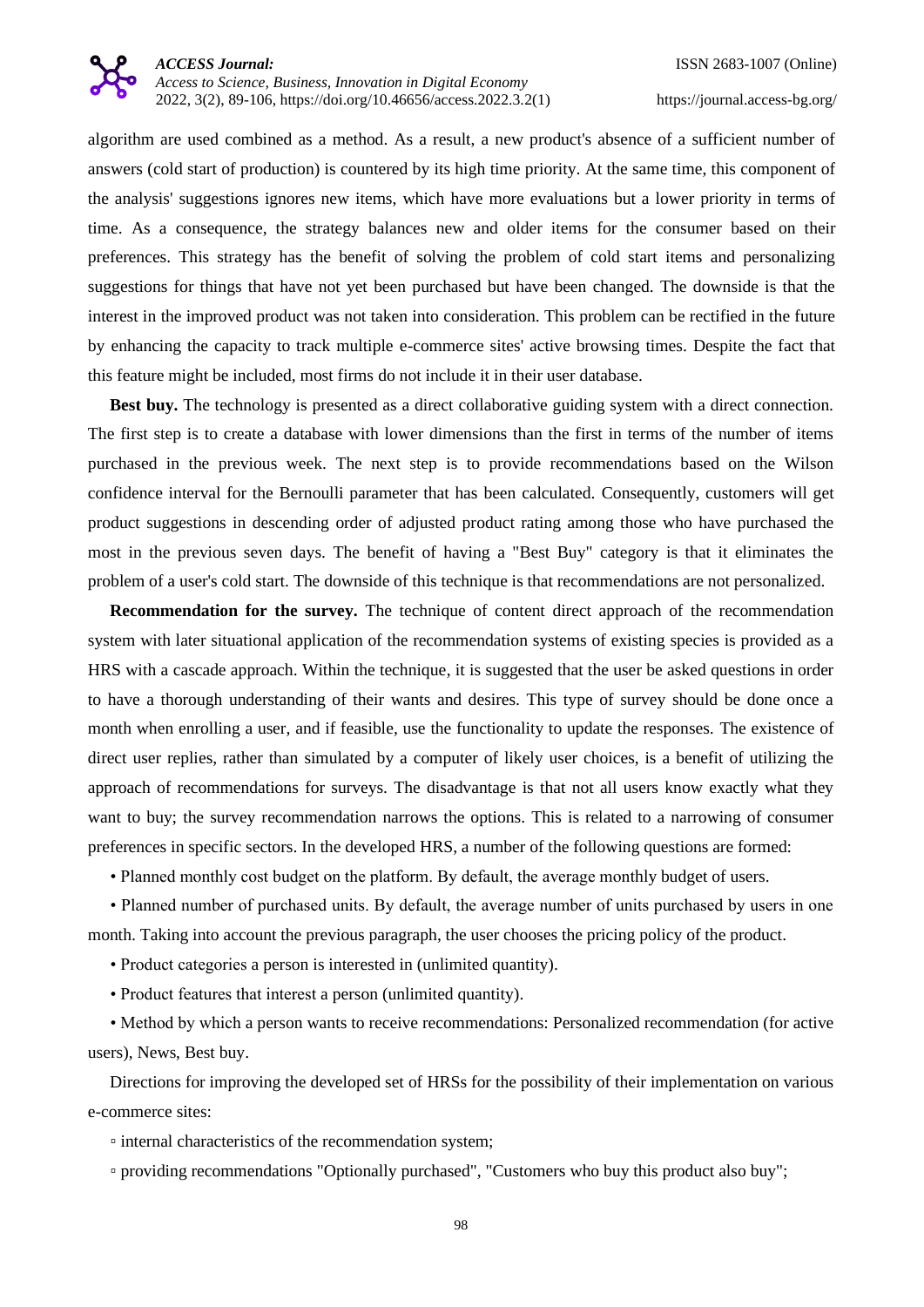▫ taking into account the tone of comments in a collaborative approach. This involves the formation of a general tone of comments on specific products;

▫ taking into account the user's psychotype: pessimist, optimist. The current item means the analysis of estimates, the tone of the feedback of the individual user to meet the needs of the user. For example, user A rates 5 on almost all of their purchases; user B can give a top score of 4, because I'm waiting for 5 to be something special that can impress him;

▫ analysis of images of users in the reviews when making a purchase when forming a product score;

- expand the provision of recommendations based on visual similarity;
- tracking user data:

• time of active product review. The function expands the qualitative side of the product score. For example, user A accidentally clicked and went to product page X and left after 5 seconds; User B purposefully went to product page X and 10 minutes viewing the product but did not buy the product for some reason. The average system will take into account the transition of both user A and user B to page X;

• ability to find visual similarities and translate the state of products from quality to photo to quantitative dimension.

The study proposes an original product evaluation model based on such methods as Wilson's score, Bayesian approximation and Hacker ranking algorithm (Kumar, 2020; Salihefendic, 2015). The proposed evaluation model is calculated:

$$
R = \frac{a}{(t+2)^g} \sqrt{r_w^2 + b \times r_b^2},
$$

where  $r_w -$  Wilson's score;  $r_b -$  Bayesian approximation;  $g -$  degree of relevance;  $t -$  number of days of product publication; *a, b* – independent variables.

The Wilson (*r\_w*) and Bayes (*r\_b*) metrics are merged as the root mean square value of their values by normalizing to calculate the rate *R*. The variable b is used to normalize the values of these estimations. The user can choose a preferred estimating technique or fix the variable such that the estimations' maximum values are all within the same range. The Hacker approach (a numerator before the root) is used to adjust the score to the number of days a product is available for purchase (*t*), the degree of relevance (*g*). The variable *a* is used just to broaden the scope of the evaluation and has no bearing on the calculation's core.

#### **2.2. Product evaluation models**

The system of developed recommendation systems includes 4 different HRSs: 3 independents of each other (Personalized recommendation, Novelties, Best buy) and 1 (Survey recommendation), which includes one of the three previous recommendation systems of the user's choice. The following key features of the developed RSs can be identified:

• specificity of the combination of different methods of recommendations;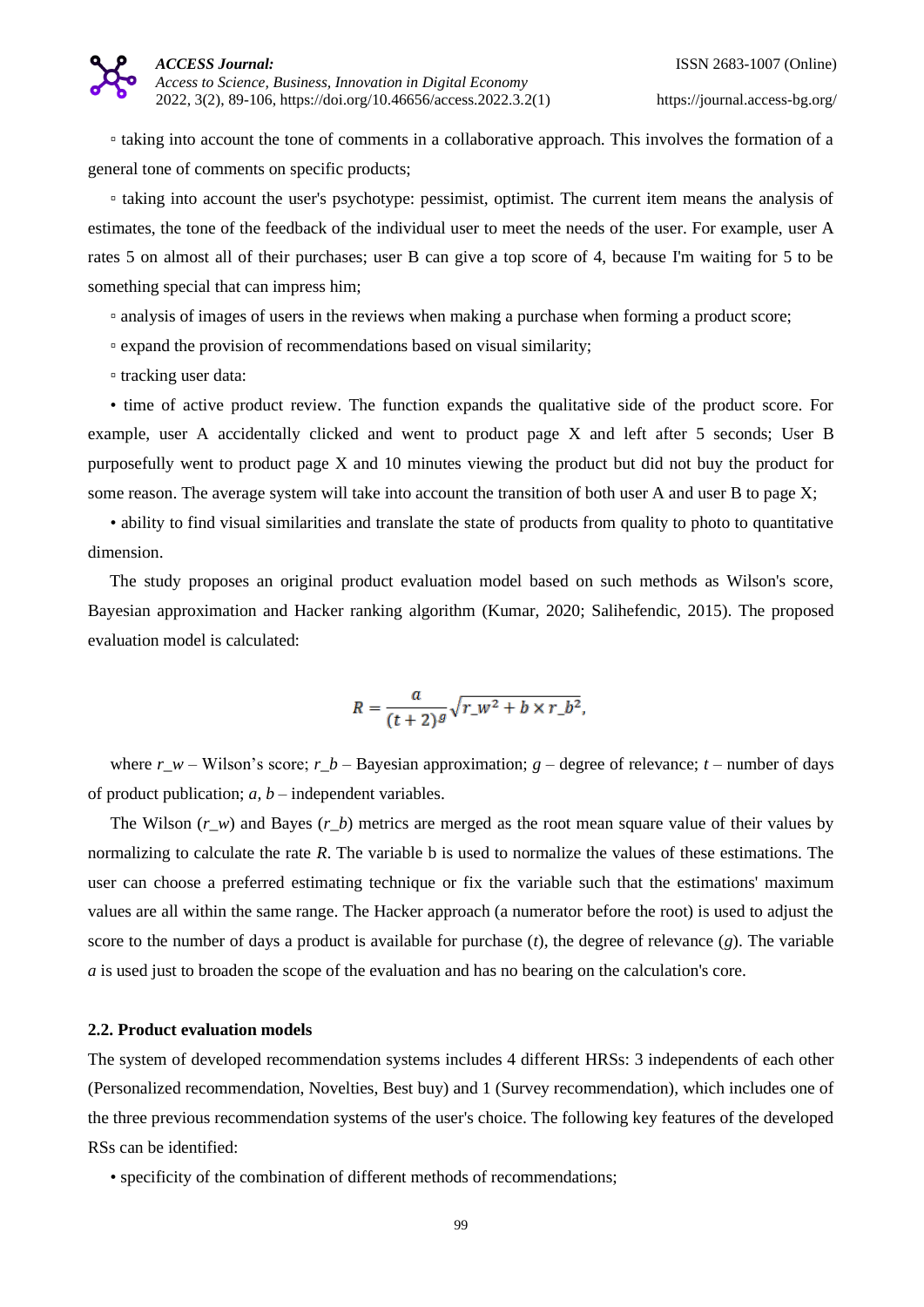• uniqueness of the developed assessments to each recommendation system.

This part of the paper describes the causality of the use of such adjusted estimates within each system separately and demonstrates their effectiveness in comparison. The environment for the implementation of the developed RSs is the programming language R.

Hacker evaluation is a method of adjusting an existing assessment to take into consideration the moment of release of the product, rather than the series as a whole. The Hacker score grows steeper and more timesensitive as the necessity of publication time rises.

In order to give suggestions to the user on the most recent items, the recommendation system "News" must take into consideration the moment of product release on the site. The degree of sensitivity to the duration of articles in the recommendation system is 1.8, allowing to person alter the evaluation in the right direction. For example, a product with a standard rating of 4 and a publishing duration of 2 days has the same Hacker rating as a product with a standard rating of 5 and a publication time of 3 days. The Hacker score drops in lockstep with the score (there is a direct relationship).

Based on Wilson's score, Bayesian approximation, and the Hacker ranking algorithm, the personalized recommendation system has built its own way of adjusted estimation (mathematical description in section 2.1). The root mean square value is equivalently taken as the Wilson method (*r\_w*) and Bayes (*r\_b*) values, adjusted for the degree of relevance (*g*) of days (*t*) according to Hacker method. R code is built to implement the developed assessment for a certain selected product from the database in the environment. The examination of each approach was done independently depending on the input parameters in comparison to assess the efficacy of the overall adjusted estimate.

The value of Wilson's score is determined by two key indicators: the percentage of favorable assessments and the total number of evaluations. Wilson's score will be greater if there are more favorable ratings, and the product is of higher quality. The ranges go from 0 (in the case of no grades or positive scores) to 1 (in the case of no grades or positive scores) (in the case of a large number of grades and they are all positive).

The investigation revealed that as the number of evaluations goes from 0 to 100, there is a substantial increase in the assessment (the steeper the growth, the higher the share of positive feedback). The severity of Wilson's score development decreases as the number of grades surpassed increases. Figure 4 depicts the general scenario but based on the activity of a specific e-commerce site, the limit on the number of estimations from which the adjusted score does not climb as steeply should be changed. Another notable tendency in Wilson's evaluation is its unmistakable rise in tandem with the rise in the percentage of favorable evaluations. This is especially true when there are a lot of assessments.

The K-dimensional evaluation method is suited to Bayesian estimation. The research provides a 5-point grading system, which is the most common and widely utilized in the database under study. In contrast to Wilson's estimate, the current measure is based on the amount of points each species has, rather than on positive and negative values. The highest Bayes score possible is 5. The higher the number of scores and the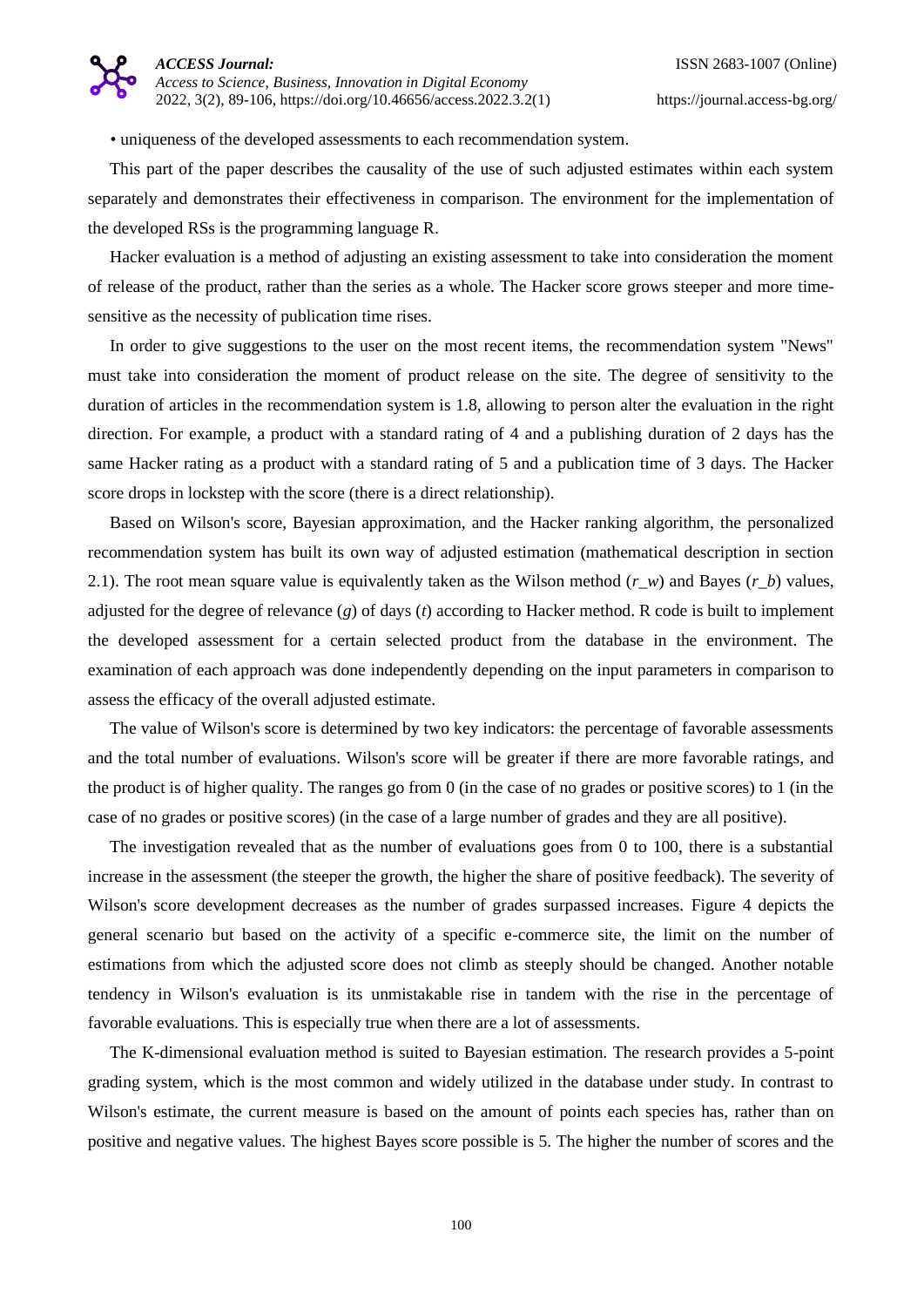

higher the highest score, the faster the score approaches 5. Bayes' score, on the other hand, is always larger than 0.



**Figure 4.** Change in Wilson's grade depending on the number of grades, a proportion of positive grades *Source:* formed by authors

Table 1 illustrates that lowering the overall number of points not only lowers but also softens the Bayesian score, independent of internal distribution. For example, the Bayesian score for an unambiguous choice of a score of 5 with a total of 10,000, 100, 10 is 4.9997; 4.8046; 3.7222 - there is a trend to drop. Otherwise, the unambiguous choice of score 1 with a total of 10,000, 100, 10 is 0.9999; 0.9951; 1.0555 - the Bayesian score is greater with a small number of overall scores than with a large number of scores. In more real situations - the tendency to a certain score, rather than their unambiguous choice, the Bayesian score is directly proportional to the total number of grades and the attraction to a certain score.

| Number of<br>rates 1 | Number of<br>rates 2 | Number of<br>rates 3 | Number of<br>rates 4 | Number of<br>rates 5 | <b>Overall number of</b><br>rates | <b>Bayes rate</b> |
|----------------------|----------------------|----------------------|----------------------|----------------------|-----------------------------------|-------------------|
| $\boldsymbol{0}$     | $\boldsymbol{0}$     | $\mathbf{0}$         | $\mathbf{0}$         | 10000                | 10000                             | 4.9979            |
| $\boldsymbol{0}$     | $\theta$             | $\boldsymbol{0}$     | 10000                | $\mathbf{0}$         | 10000                             | 3.9987            |
| $\boldsymbol{0}$     | $\boldsymbol{0}$     | 10000                | $\mathbf{0}$         | $\mathbf{0}$         | 10000                             | 2.9994            |
| $\boldsymbol{0}$     | 10000                | $\mathbf{0}$         | $\mathbf{0}$         | $\boldsymbol{0}$     | 10000                             | 1.9997            |
| 10000                | $\boldsymbol{0}$     | $\boldsymbol{0}$     | $\mathbf{0}$         | $\boldsymbol{0}$     | 10000                             | 0.9999            |
| $\boldsymbol{0}$     | $\mathbf{0}$         | $\boldsymbol{0}$     | $\mathbf{0}$         | 100                  | 100                               | 4.8046            |
| $\mathbf{0}$         | $\overline{0}$       | $\mathbf{0}$         | 100                  | $\overline{0}$       | 100                               | 3.8810            |
| $\boldsymbol{0}$     | $\boldsymbol{0}$     | 100                  | $\mathbf{0}$         | $\boldsymbol{0}$     | 100                               | 2.9412            |
| $\mathbf{0}$         | 100                  | $\mathbf{0}$         | $\mathbf{0}$         | $\overline{0}$       | 100                               | 1.9762            |
| 100                  | $\boldsymbol{0}$     | $\mathbf{0}$         | $\mathbf{0}$         | $\overline{0}$       | 100                               | 0.9951            |
| $\mathbf{0}$         | $\boldsymbol{0}$     | $\boldsymbol{0}$     | $\mathbf{0}$         | 10                   | 10                                | 3.7222            |
| $\mathbf{0}$         | $\overline{0}$       | $\mathbf{0}$         | 10                   | $\overline{0}$       | 10                                | 3.2047            |
| $\boldsymbol{0}$     | $\mathbf{0}$         | 10                   | $\mathbf{0}$         | $\overline{0}$       | 10                                | 2.5999            |
| $\mathbf{0}$         | 10                   | $\mathbf{0}$         | $\mathbf{0}$         | $\overline{0}$       | 10                                | 1.8714            |
| 10                   | $\mathbf{0}$         | $\mathbf{0}$         | $\Omega$             | $\mathbf{0}$         | 10                                | 1.0555            |
| 1000                 | 1000                 | 1000                 | 2000                 | 3000                 | 10000                             | 2.8624            |
| 1000                 | 2000                 | 2000                 | 4000                 | 1000                 | 10000                             | 3.1770            |

**Table 1**. Bayes scores depending on the different number of scores for each type of score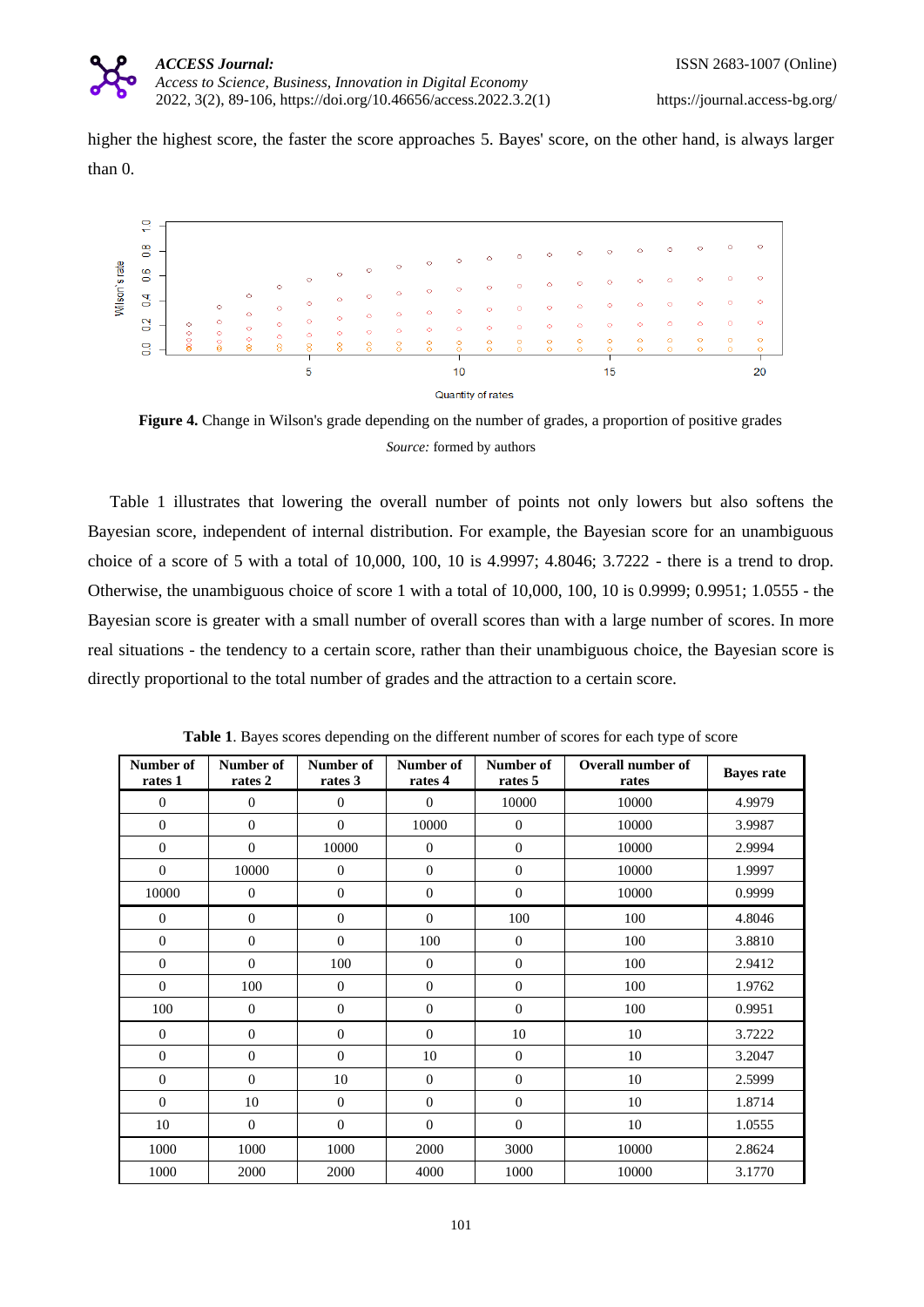

## *ACCESS Journal:*

*Access to Science, Business, Innovation in Digital Economy* 2022, 3(2), 89-106[, https://doi.org/10.46656/access.2022.3.2\(1\)](https://doi.org/10.46656/access.2022.3.2(1)) <https://journal.access-bg.org/>

| 1000 | 2000           | 4000           | 2000           | 1000         | 10000 | 2.9785 |
|------|----------------|----------------|----------------|--------------|-------|--------|
| 1000 | 4000           | 2000           | 2000           | 1000         | 10000 | 2.7772 |
| 3000 | 2000           | 1000           | 1000           | 1000         | 10000 | 1.8696 |
| 10   | 10             | 10             | 20             | 30           | 100   | 2.5431 |
| 10   | 20             | 20             | 40             | 10           | 100   | 2.9658 |
| 10   | 20             | 40             | 20             | 10           | 100   | 2.7882 |
| 10   | 40             | 20             | 20             | 10           | 100   | 2.5849 |
| 30   | 20             | 10             | 10             | 10           | 100   | 1.6501 |
| 1    | 1              | $\mathbf{1}$   | 2              | 3            | 10    | 2.0666 |
| 1    | 2              | $\overline{2}$ | $\overline{4}$ | $\mathbf{1}$ | 10    | 2.5170 |
| 1    | 2              | $\overline{4}$ | 2              | $\mathbf{1}$ | 10    | 2.4066 |
| 1    | $\overline{4}$ | $\overline{2}$ | $\overline{2}$ | $\mathbf{1}$ | 10    | 2.2503 |
| 3    | 2              | 1              | 1              | 1            | 10    | 1.4772 |

The score is adjusted to the Hacker denominator with a sensitivity to the time of operations of 0.5 in the "Personalized Recommendation" recommendation system. A person can alter the estimate using this number, although the reduction limitations are tiny (Figure 5). Because not just the length of time it takes to publish is a crucial aspect in the approach, the relevance of the length of time it takes to publish is only 0.5.



**Figure 5.** Change in Hacker score depending on the number of days of publication (importance 0.5) *Source:* formed by authors

The developed assessment combines Wilson, Bayes, and Hacker methods based on the following principles:

- the Bayesian method score is divided by 5 for normalization with the Wilson score;
- the scores of the Bayes and Wilson methods are taken as the root mean square of the sum;
- degree of sensitivity to days of publication is 0.5;
- to reduce the adjusted score to a 5-point rating scale, the coefficient sets before the calculation formula.

For randomly selected products, the studied Amazon database (Jianmo, 2018) did a comparison characterization of estimations for differences by methodologies. Since the database was created in 2017- 2018, the duration of publication is computed as the difference between the current product's publication date and the most recent publication date of a certain product. All estimations are normalized to have a maximum value of five (for ease of comparison). Due to its sensitivity to the examined criteria, a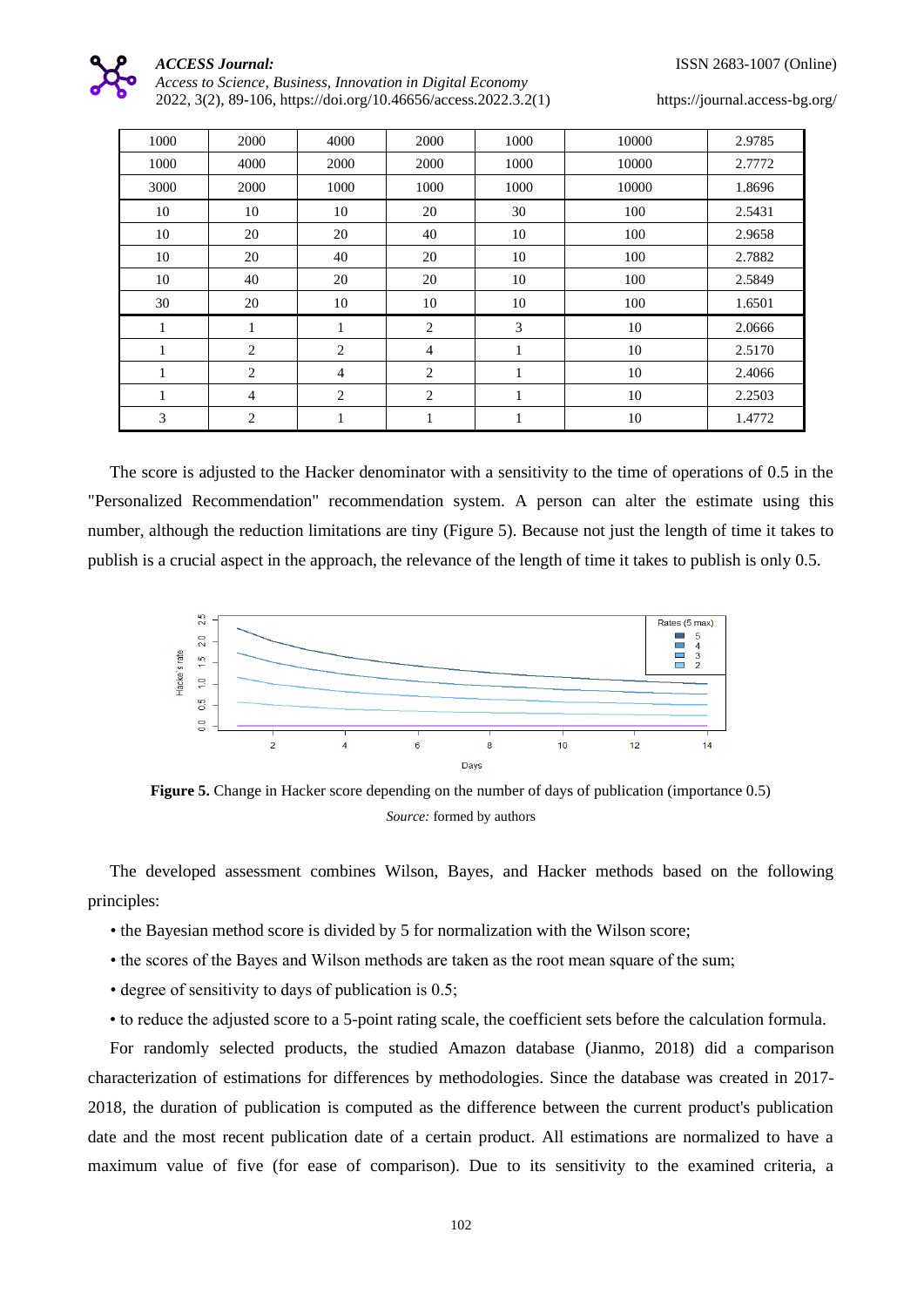

comparative examination of assessments revealed that the produced evaluation is more effective. If all of the conditions are satisfied to a high level, it is higher than others. At the same time, if at least one criterion is low, the score is lower than most other scores.

## **CONCLUSION**

Key HRSs focus on overcoming cold start issues, focusing on long product tails, data tonality, telemetry, combined taxonomies and folklonomies, profile similarities and demographics, product description and user profile comparisons.

The Ukrainian e-commerce market has a limited number of the simplest algorithms for providing recommendations. They are limited to direct user information, such as history of purchases, viewed products and those added to the wish list. Other recommendations are based on information collected from all consumers of the company.

The concept of HRSs provides a recommendation in four categories: "Personalized Recommendation", "Best Buy", "News", "Recommendation for the survey". "Personalized recommendation" is a HRS of the type "addition of features": demographic methodology of the content method of the system and the matrix of factorization of the collaborative method. The method of calculating the similarity coefficients of user profile vectors and object profile vectors has been further developed, which allows to increase the accuracy of forecasting recommendations. The "News" recommendation system is a combination of content recommendation methods: it is proposed to provide recommendations based on the similarity of the characteristics of past user reviews of goods and the characteristics of items. "Best Buy" is a direct collaborative, direct-link referral system. The hybrid system "Recommendation for the survey" uses a cascading approach: the method of content direct approach to the recommendation system with subsequent situational application of the recommendation systems of existing species.

Developed own methods of product evaluation. In the "Personalized Recommendation" recommendation system, the assessment is based on a combination of Wilson, Bayes and Hacker methods in their normalization.

The research proposes a complex of hybrid recommendation systems in the markets with a low level of development of RSs in e-commerce that can be applied in Ukraine. Because of that, further research will aim to develop the concept of gradual implementation of HRSs by Ukrainian e-commerce sites further, including a wider practice of using internal characteristics of products and users of the complex of RSs; deeper analysis of the Ukrainian e-commerce market and RSs market, testing of systems on the data of domestic platforms and considering their features. Adhering to all that, we define the room for further research in terms of the practice of using RSs in Ukraine.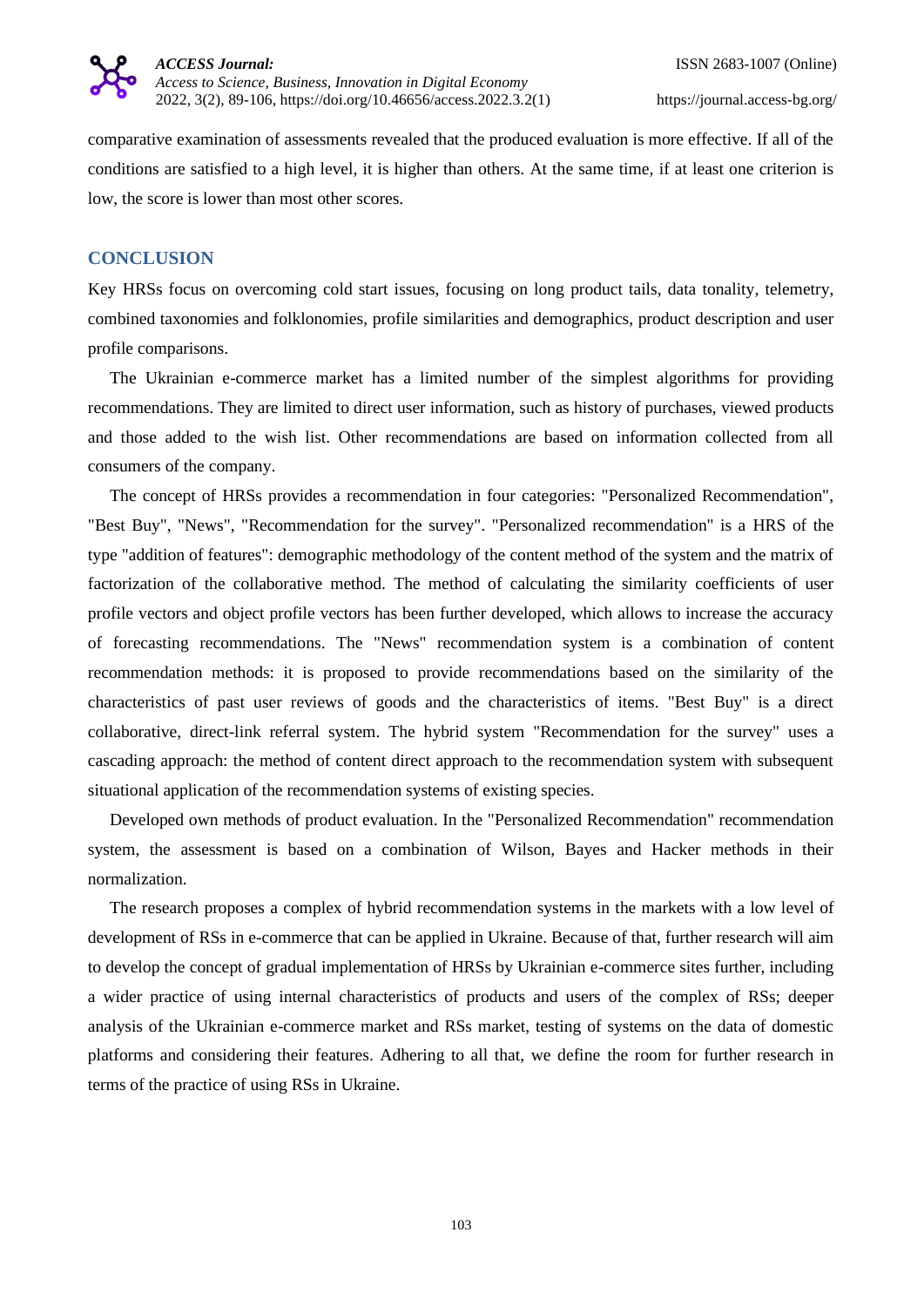

**Author Contributions:** Conceptualization, G.C. methodology, T.L.; formal analysis, G.C., T.L.; investigation, G.C., T.L.; project administration, G.C.; data curation, T.L.; resources, T.L..; supervision, G.C.; validation, G.C., T.L.; writing—original draft preparation, T.L.; writing—review and editing, G.C. All authors have read and agreed to the published version of the manuscript.

#### **Data Availability Statement:**

The data presented in this study are available on request from the corresponding author.

#### **Conflict of interests**

The authors declare no conflict of interest.

## **References**

- Ajaegbu C. (2021). An optimized item-based collaborative filtering algorithm. *Journal of ambient intelligence and humanized computing*. – Babcock University, 2021. – vol. 12 (12). doi: https://10.1007/s12652-020-02876-1.
- Arsenault M, Rejoiner. *The Amazon Recommendations Secret to Selling More Online*. Retrieved December 20, 2021 from https://rejoiner.com/resources/amazon-recommendations-secret-selling-online/.
- Badriyah T., Wijayanto E., Syarif I., Kristalina P. (2017). A hybrid recommendation system for E-commerce based on product description and user profile, in: *Proceedings of the Seventh International Conference on Innovative Computing Technology (INTECH).* – pp. 95-100. doi: https://doi.org/10.1109/INTECH.2017.8102435.
- Barolli L., Cicco F., Fonisto M. (2021). An Investigation of Covid-19 Papers for a Content-Based Recommendation System, in: *Proceedings of International Conference on P2P, Parallel, Grid, Cloud and Internet Computing*, – LNNS, 2021. – vol. 343. – pp. 156-164. doi: https://doi.org/10.1007/978-3-030-89899-1\_16.
- Chorna K. (2018). Systema rekomendatsii z vykorystanniam sotsialnykh merezh (System of recommendations with use of social networks), Master's thesis, National Technical University of Ukraine "Igor Sikorsky Kyiv Polytechnic Institute", Kyiv, Ukraine (in Ukrainian).
- Dat V., Toan P., Thanh T. (2021) Solving distribution problems in content-based recommendation system with gaussian mixture model. *Applied Intelligence.* doi: https://doi.org/10.1007/s10489-021-02429-9.
- Feng J., Xia Z., Feng X., Peng J. (2021). RBPR: A hybrid model for the new user cold start problem in recommender systems. *Knowledge-Based Systems*. – vol. 214. doi: https://doi.org/10.1016/j.knosys.2020.106732.
- Introduction to Recommender Systems: Non-Personalized and Content-Based. *University of Minnesota. Coursera*. URL: [https://www.coursera.org/learn/recommender-systems-introduction#syllabus.](https://www.coursera.org/learn/recommender-systems-introduction#syllabus)
- Jiang. Hybrid Recommendation Approaches. iCAMP. UCI Interdisciplinary Computational and Applied Mathematics Program. URL: https://www.math.uci.edu/~icamp/courses/math77b/lecture\_12w/.
- Jianmo N. University of California San Diego. (2018). *Amazon Review Data*. Retrieved from October, 2021 from [https://nijianmo.github.io/amazon/index.html.](https://nijianmo.github.io/amazon/index.html)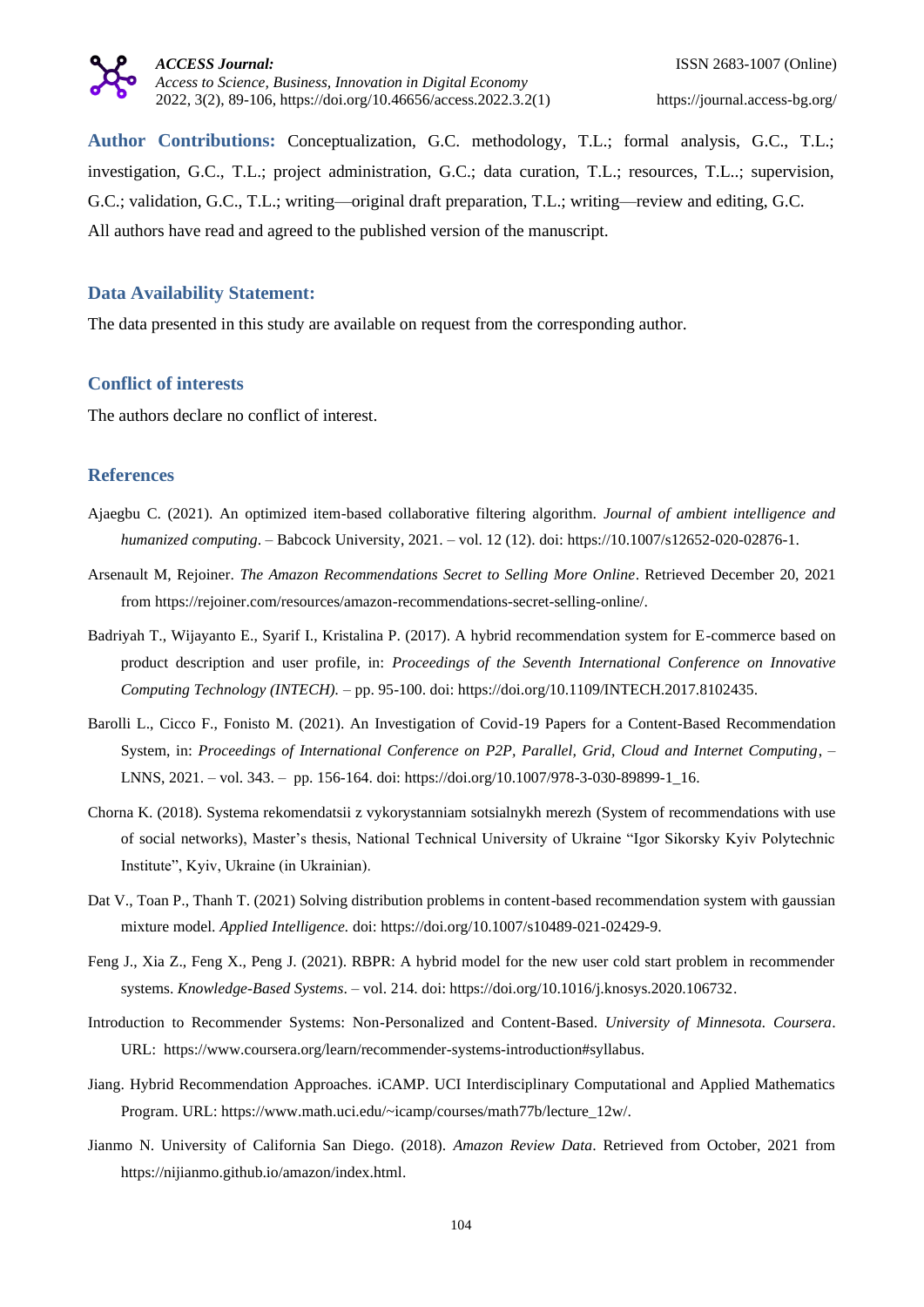- Kilani Y., Otoom A., Alsarhan A., Almaay M. (2018). A genetic algorithms-based hybrid recommender system of matrix factorization and neighborhood-based techniques. *Journal of Computational Science*. – vol. 28. doi: https://doi.org/10.1016/j.jocs.2018.08.007.
- Kumar A. Wilson Lower bound Score and Bayesian Approximation for K star scale rating to Rate products. *Medium*. Retrieved from January 8, 2020 from https://medium.com/tech-that-works/wilson-lower-bound-score-andbayesian-approximation-for-k-star-scale-rating-to-rate-products-c67ec6e30060.
- Kumar B., Bala P. (2016). Fattening The Long Tail Items in E-Commerce. *Journal of Theoretical and Applied Electronic Commerce Research*. – vol. 12 (3). – pp. 27-49. doi: https://doi.org/10.4067/S0718- 18762017000300004.
- Kwok R. (2019). Recommendation System for E-commerce customers Part III (Hybrid Recommendation). *Analytics Vidhya.* URL: https://medium.com/analytics-vidhya/content-based-collaborative-and-hybrid-recommender-for-ecommence-customers-part-iii-2e225d2e6d21.
- Lopatka M., Ng V., Miroglio B., Placitelli A., Thomson L. (2019). Telemetry-Aware Add-on Recommendation for Web browser customization, in: *Proceedings of the 27th ACM Conference on User Modeling, Adaptation and Personalization*. – pp. 166-175. doi: https://doi.org/10.1145/3320435.3320450.
- Ma C., Hernández-Lobato J., Koenigstein N., Nowozin S., Zhang C. (2018). Partial VAE for Hybrid Recommender System. Preprint. Work in progress.
- Majjodi E., Benhiba P., Ensiaspr L., Ioini E., Mehdi E. (2019). Designing and Developing a Personalized Country Recommender System. *International Conference on Innovative Trends in Computer Engineering*. doi: https://doi.org/10.1109/ITCE.2019.8646645.
- Mao M., Chen S., Zhang F. (2021). Hybrid ecommerce recommendation model incorporating product taxonomy and folksonomy. *Knowledge-Based Systems*. – vol. 214 (8). doi: https://doi.org/10.1016/j.knosys.2020.106720.
- Meleshko E., Semenov S., Hoh V. (2018). Research of methods of construction of recommendation systems of the Internet. *Control, Navigation and Communication Systems. Academic Journal*. – Poltava: PNTU, 2018. – vol. 1 (47). – pp. 131-136. – doi: https://doi.org/10.26906/SUNZ.2018.1.131.
- Naividviduvanishi internet-mahazyny serpnia 2021 roku (The most visited online stores 2021). *Retailers* (in Ukrainian). Retrieved August, 2021 from https://retailers.ua/uk/news/menedjment/12587-samyie-poseschaemyie-internetmagazinyi-avgusta-2021-goda.
- Nhuen L., Hong M., Jung J., Sohn B. (2020). Cognitive Similarity-Based Collaborative Filtering Recommendation System. *Applied Sciences.* – vol. 10 (12). doi: https://doi.org/10.3390/app10124183.
- Salihefendic A. How Hacker News ranking algorithm works. *Medium*. Retrieved from December 8, 2015 from https://medium.com/hacking-and-gonzo/how-hacker-news-ranking-algorithm-works-1d9b0cf2c08d.
- Schwartz M. (2019). Hibrydni modeli i metody prohnozuvannia rekomendatsii dlia internet-mahazynu (Hybrid models and methods of forecasting recommendations for online shopping), Ph.D. thesis, Lviv Polytechnic National University, Lviv, Ukraine, (in Ukrainian).